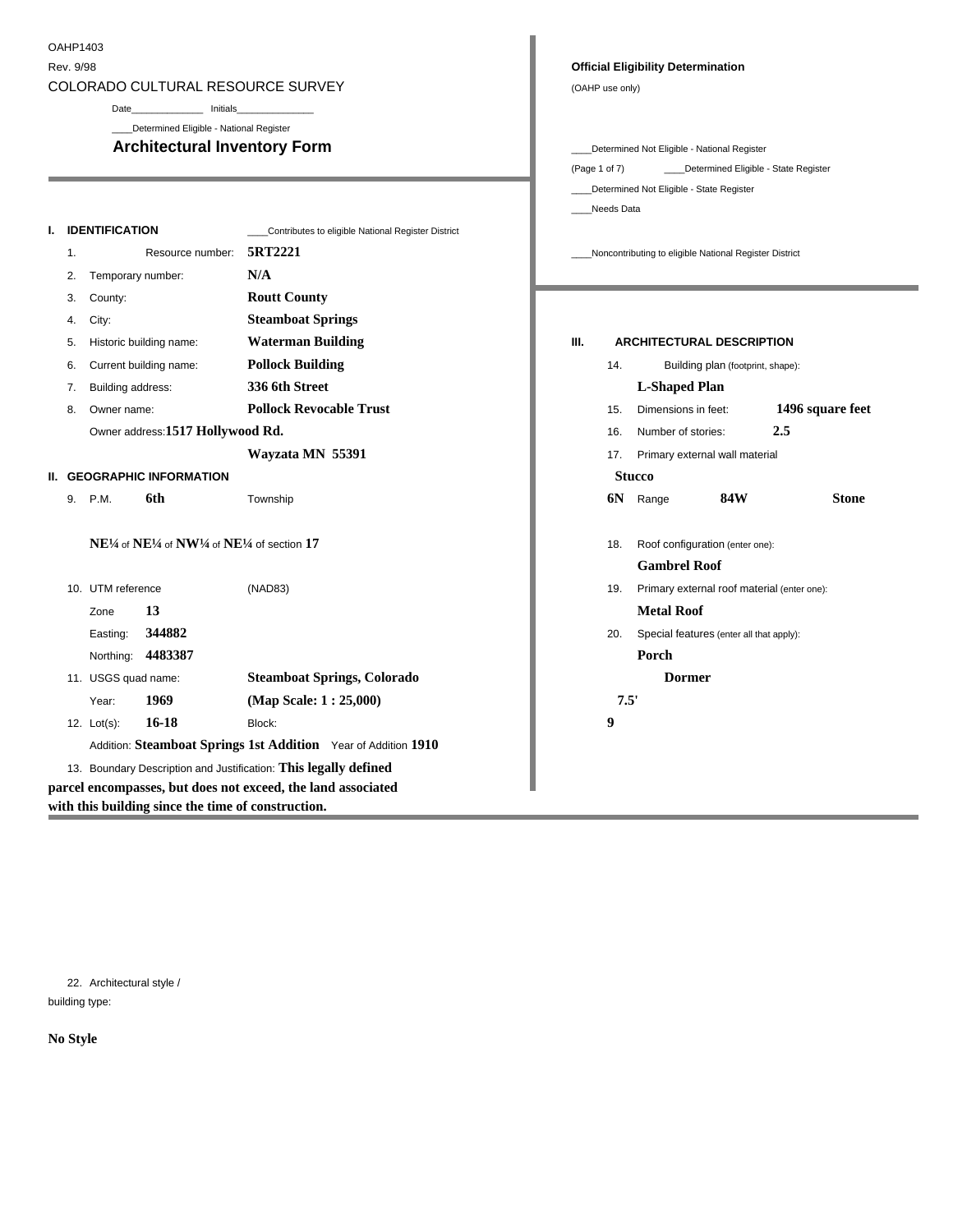| Resource Number: 5RT2221<br>Temporary Resource Number: |     |                                     |
|--------------------------------------------------------|-----|-------------------------------------|
|                                                        | N/A | <b>Architectural Inventory Form</b> |
|                                                        |     | (Page 2 of 7)                       |
|                                                        |     |                                     |
|                                                        |     |                                     |

#### 21. **General Architectural Description**

The building at 336 6th Street in Steamboat Springs presently comprises a five-unit apartment building. The main 2.5-story gambrelroofed portion of the building measures 26' NE-SW (across) by 34' NW-SE (deep); while shed-roofed extensions acrossthe rear (southeast) elevation measure 36' NE-SW by 17' NW-SE. The building is supported by a concrete foundation. The main building's lower exterior wall surfaces are made of cobblestones, while the upper wall surfaces are finished with cream color stucco, with vertical half-timbers. The main 2.5 story gambrel-roofed building is covered by corrugated metal roofing material, and the roof eaves are boxed. Shed-roofed dormers, each with two 1x1 horizontal sliding windows, are located on the southwest and northeastfacing roof slopes. Windows are predominantly 1/ 1 double-hung sash, with stained brown, or painted blue, wood frames. A long flight of wood stairs, flanked by an open wood railing, ascends to an elevated wood deck which provides access into the second story on the southwest (side) elevation. A painted blue wood-paneled door, with nine upper sash lights, enters the building's first story on the northwest elevation. Another entry door leads into the building's first story on the southwest elevation, below the elevated wood deck. The shed-roofed extensions to the rear elevation feature stained brown horizontal wood siding. A stained natural brown wood-paneled door, with latticed upper sash lights, enters this portion of the building from a 4-step wood stoop at the far southwest end of the northwest elevation.

## 22. **Architectural style / building type:** No Style

## 23. **Landscape or setting special features:**

This apartment building is located on the southeast side of 6th Street, near the southeast end of Old Town Steamboat Springs' historic residential neighborhood. The property features a large planted grass side yard to the northeast, with minimal landscaping Another apartment building, at 336.5 6th Street, is located behind this building.

## 24. **Associated buildings, features, or objects**

n/a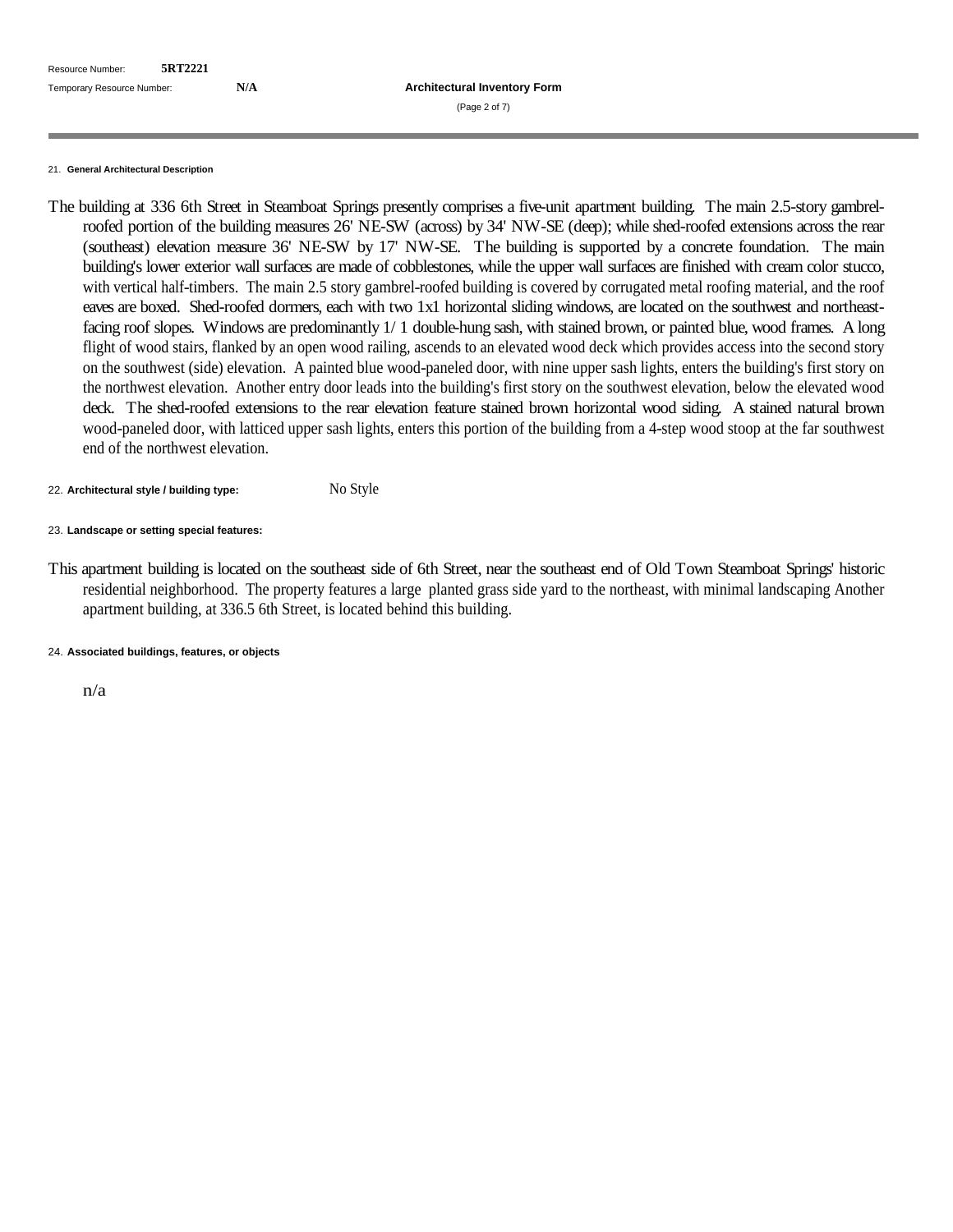(Page 3 of 7)

#### **IV. ARCHITECTURAL HISTORY**

| 25. Date of Construction:                                                                                 |  |
|-----------------------------------------------------------------------------------------------------------|--|
| 1920<br>Estimate                                                                                          |  |
| Actual                                                                                                    |  |
| <b>Routt County Assessor/ Treasurer Parcel Detail Information</b><br>Source of information:               |  |
| 26. Architect:unknown                                                                                     |  |
| Source of information:  n/a                                                                               |  |
| 27. Builder/ Contractor: unknown                                                                          |  |
| Source of information:  n/a                                                                               |  |
| 28. Original owner: unknown                                                                               |  |
| Source of information:n/a                                                                                 |  |
| 29. Construction History (include description and dates of major additions, alterations, or demolitions): |  |

Routt County Assessor records indicate that this building was constructed circa 1920, and that it was remodeled in 1970. Shed-roofed additions, built onto the rear of the original building, appear relatively old, probably dating from the 1940s or earlier.

30.Original location: **yes** Moved **no** Date of move(s) **n/a**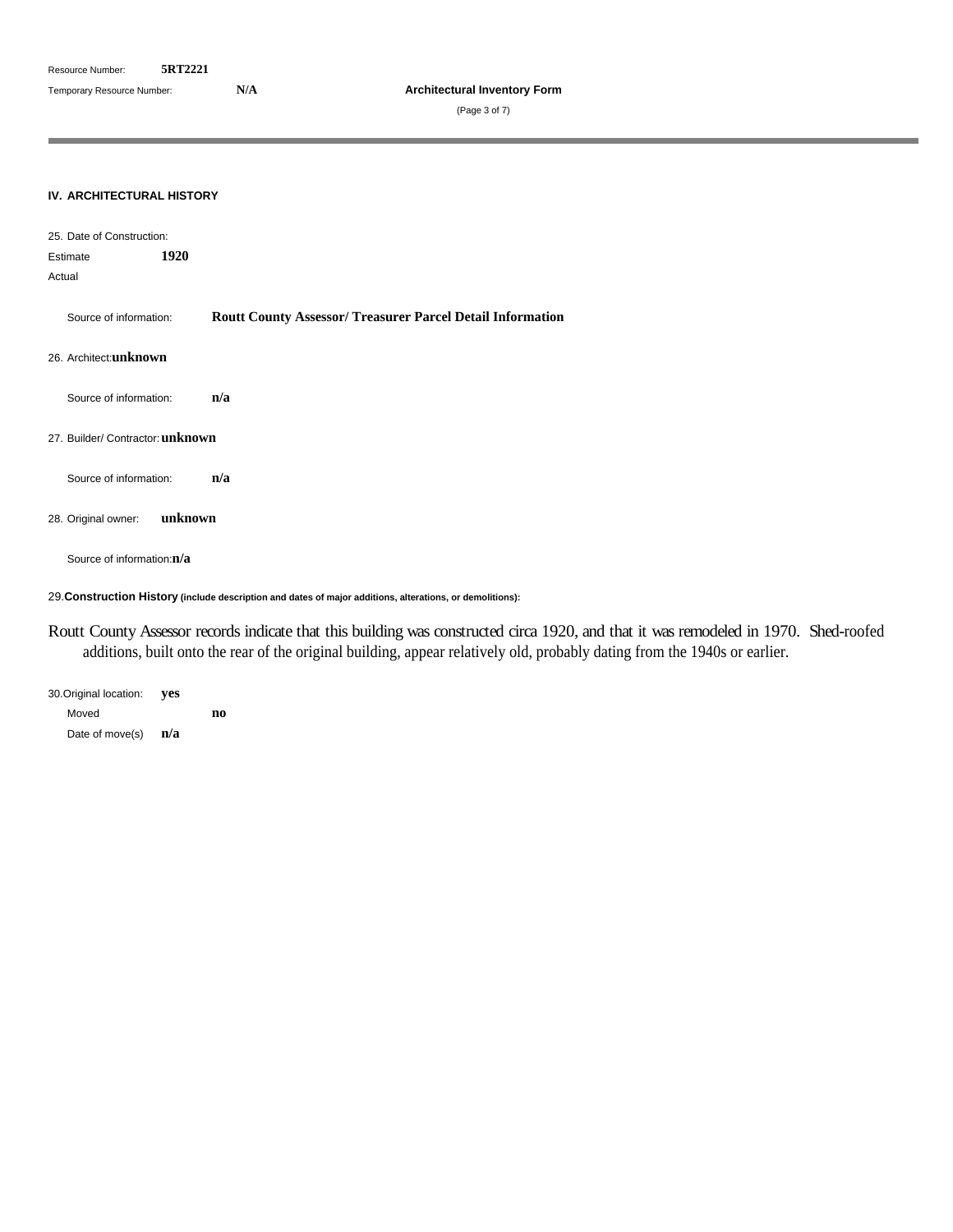### **V. HISTORICAL ASSOCIATIONS**

- 31. Original use(s):**Domestic / Multiple Dwelling**
- 32. Intermediate use(s):**Domestic / Multiple Dwelling**
- 33. Current use(s):**Domestic / Multiple Dwelling**
- 34. Site type(s):**Apartment Building**

## **35. Historical Background**

- Routt County Assessor records indicate that this building was constructed circa 1920, and that it was extensively remodeled in 1970. Efforts to uncover information about the property's owners and residents during its early years have been largely unsuccessful. Conducting a chain of title search, working back through time from the current owner, to each successive preceding owner, may be the only reliable way to obtain an ownership history. The property's recent ownership history, dating from the late 1970s, is available, however.
- According to the Assessor files, the building was owned by a person named Waterman (first name unknown), in the years prior to 1978. From that time to the present (2005), the property has been owned by members of the Pollock family. Presently, it is held by the S. Keller Pollock Revocable Trust.

#### **36. Sources of Information**

A Guide to Colorado's Historic Architecture and Engineering, Denver: the State Historical Society of Colorado, 2003 (second edition).

- Routt County Assessor/ Treasurer Parcel Detail Information.
- Routt County Clerk and Recorder file: Deed, Book 447, page 357.
- Routt County Clerk and Recorder file: Quit Claim Deed, Book 676, page 1681.
- Routt County Clerk and Recorder file: Quit Claim Deed, Book 694, page 75.
- Routt County Residential Property Appraisal Record.

Winter and Company. "Historic Context of Routt County." Prepared for the Tread of Pioneers Museum, January 1994.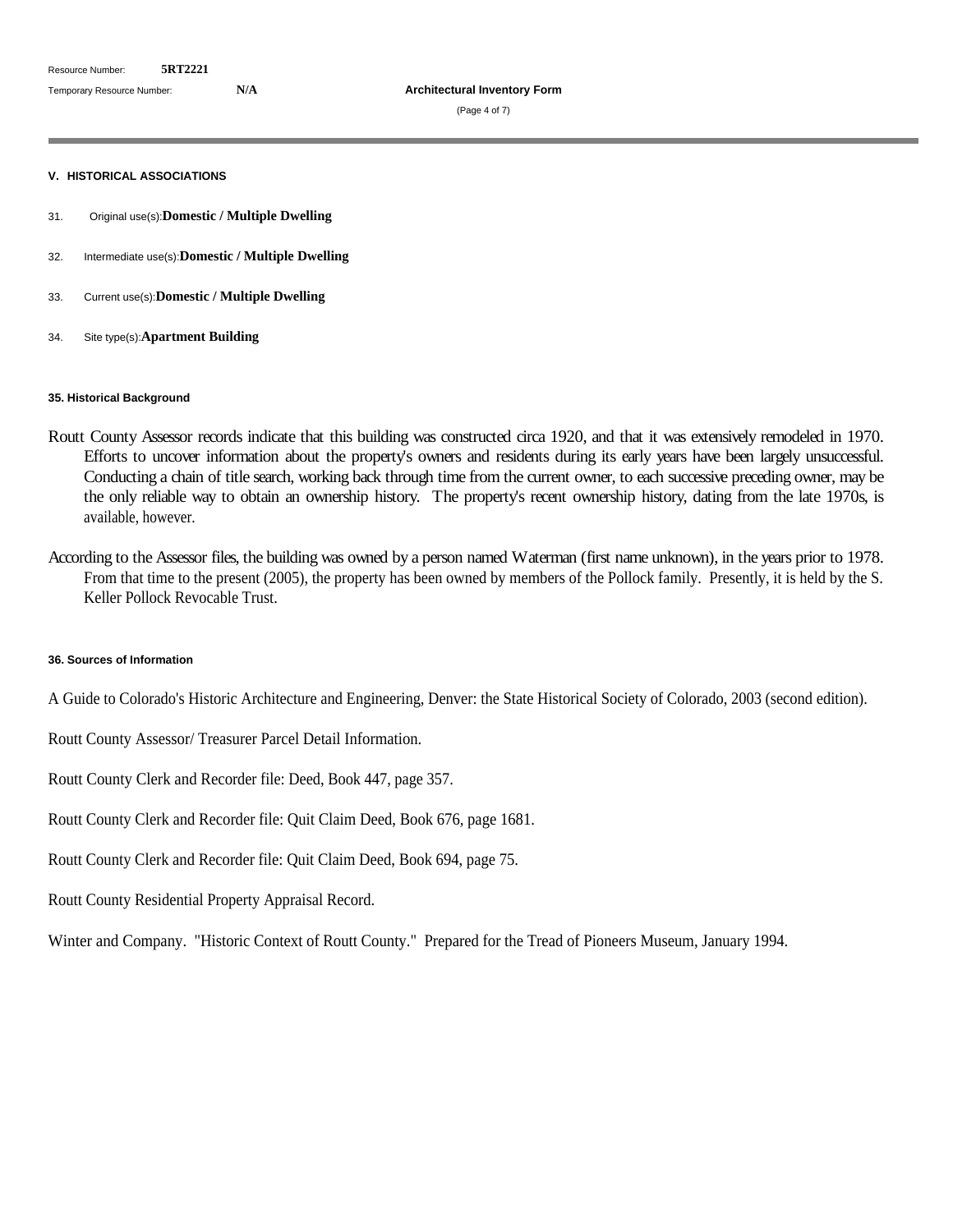(Page 5 of 7)

#### **VI. SIGNIFICANCE**

37. Local landmark designation:

Yes

No **xx**

Date of Designation: **n/a**

38. Applicable National Register Criteria

A.Associated with events that have made a significant contribution to the broad patterns of our history;

B.Associated with the lives of persons significant in our past;

C.Embodies the distinctive characteristics of a type, period, or method of construction, or represents the work of a master, or that possess high artisticvalues, or represents a significant and distinguishable entity whose components may lack individual distinction;

D.Has yielded, or may be likely to yield information important in prehistory or history;

Qualifies under Criteria Considerations A through G (see Manual).

**xx**Does not meet any of the above National Register criteria.

- 39. Area(s) of Significance:**n/a**
- 40. Period of Significance: **n/a**
- 41. Level of Significance: National: State: with the contract of the contract of the contract of the contract of the contract of the contract of the contract of the contract of the contract of the contract of the contract of the contract of the contract of th
	- Local: **xx**

### **42. Statement of Significance**

At one point in time, this building may have been historically significant for its association with the themes of residential growth and community development in Steamboat Springs, from the time of its construction circa 1920, through the middle of the twentieth century. The building may also have been architecturally significant. The building's significance in these regards likely did not meet the thresholds for National or State Register listing. Moreover, due to a loss of integrity following a 1970 remodel, the property has lost its ability to convey a sense of its significance. As such, the property should be considered ineligible for listing in the National Register of Historic Places, or in the State Register of Historic Properties.

## **43. Assessment of historic physical integrity related to significance:**

This building exhibits a somewhat below average level of integrity, relative to the seven aspects of integrity defined by the National Park Service and the Colorado Historical Society - location, setting, design, workmanship, materials, feeling and association. The building was substantially altered when it was remodeled in the early 1970s.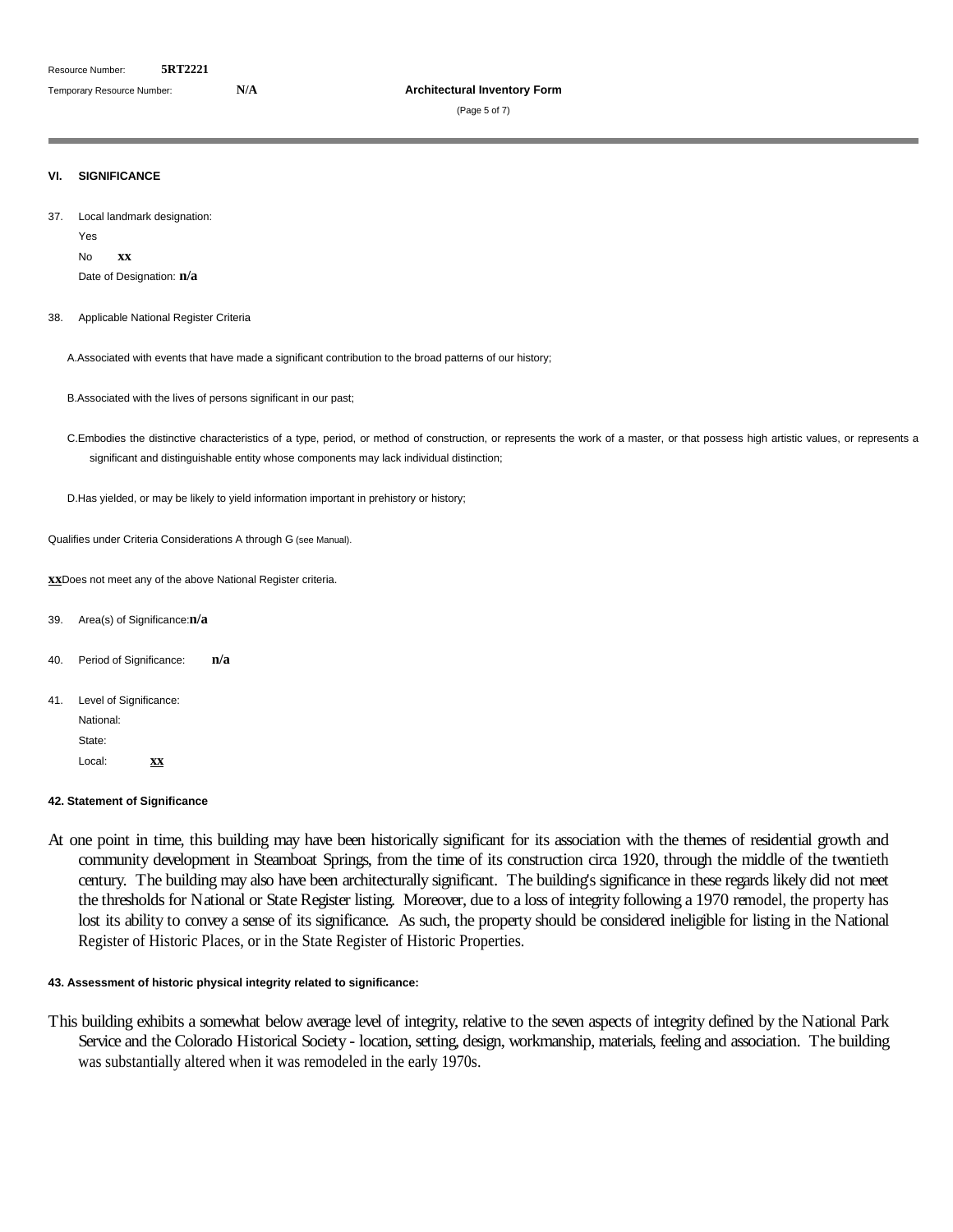(Page 6 of 7)

**VII. NATIONAL REGISTER ELIGIBILITY ASSESSMENT** 44. National Register eligibility field assessment: Eligible: Not Eligible: **xx** Need Data: 45. Is there National Register district potential? Yes: No: **xx** Discuss:Historic residences in this area of Steamboat Springs do not collectively appear to display sufficient integrity, and are too dispersed, to qualify as a National or State Register Historic District. If there is National Register district potential, is this building: Contributing: **n/a** Noncontributing: **n/a** 46. If the building is in an existing National Register district, is it: Contributing: **n/a** Noncontributing: **n/a VIII. LOCAL LANDMARK ELIGIBILITY ASSESSMENT** 44a. Local Register eligibility field assessment: Eligible: Not Eligible: **xx** Need Data:

45a. Discuss:At one point in time, this building may have been historically significant for its association with the themes of residential growth and community development in Steamboat Springs, from the time of its construction circa 1920, through the middle of the twentieth century. The building may also have been architecturally significant. However, due to a loss of integrity following a 1970 remodel, the property has lost its ability to fully convey a sense of its significance. As such, the property should be considered ineligible for listing in the Routt County Historic Register.

46a. Architectural Style / Building Type (from Local Style Lexicon):

Steamboat Springs Wood Frame